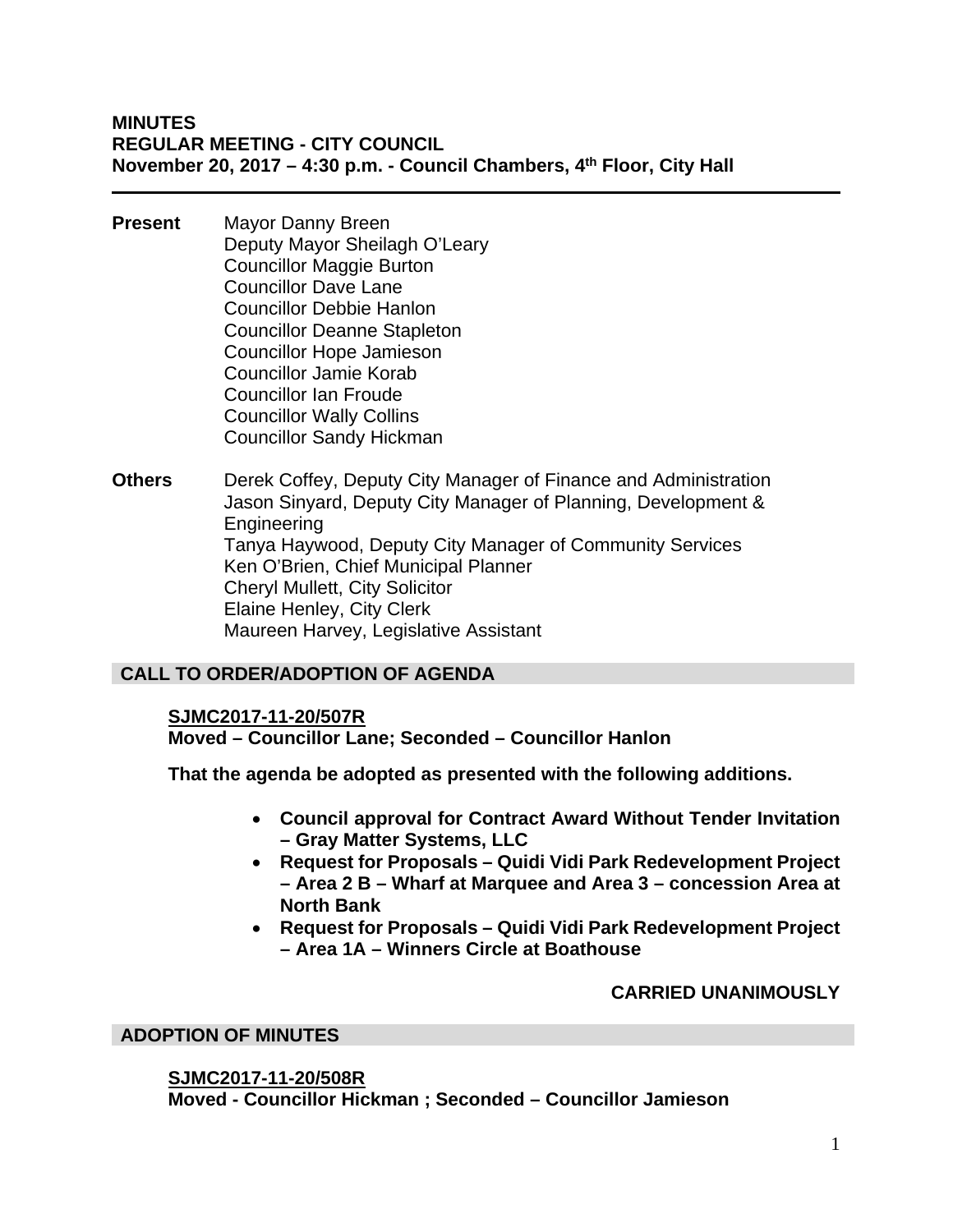#### **That the minutes of November 14, 2017 be adopted as presented.**

#### **CARRIED UNANIMOUSLY**

#### **NOTICES PUBLISHED**

 A Discretionary Use Application has been submitted by Bow Shot requesting permission to occupy a portion of **152 Water Street** as a Place of Amusement for a Recreational Archery Center with Lounge.

> **SJMC2017-11-20/509R Moved – Councillor Lane; Seconded – Councillor Burton**

**That approval be given to the Discretionary Use Application by Bow Shot to occupy and operate a portion of 152 Water Street as a Place of Amusement for a Recreational Archery Center, subject to all applicable City requirements.** 

#### **CARRIED UNANIMOUSLY**

 A Discretionary Use Application has been submitted by Rock Athletics requesting permission to occupy a portion of **10 Pearl Place** as a Commercial School for a Martial Arts Studio.

> **SJMC2017-11-20/510R Moved – Councillor Collins; Seconded – Councillor Hickman**

**That approval be given to the Discretionary Use Application by Rock Athletics to occupy and operate a portion of 10 Pearl Place as a Commercial School for a Martial Arts Studio, subject to all applicable City requirements.** 

#### **CARRIED UNANIMOUSLY**

 A Discretionary Use Application has been submitted by Connie Parsons School of Dance Ltd. to develop a portion of the existing lot at **1 Kent Place** as a Parking Lot. The addition to the parking area will be approximately 78  $m<sup>2</sup>$  and will be used in conjunction with the existing lot at 77 Portugal Cove Road.

# **SJMC2017-11-20/511R**

**ST. JOHN'S**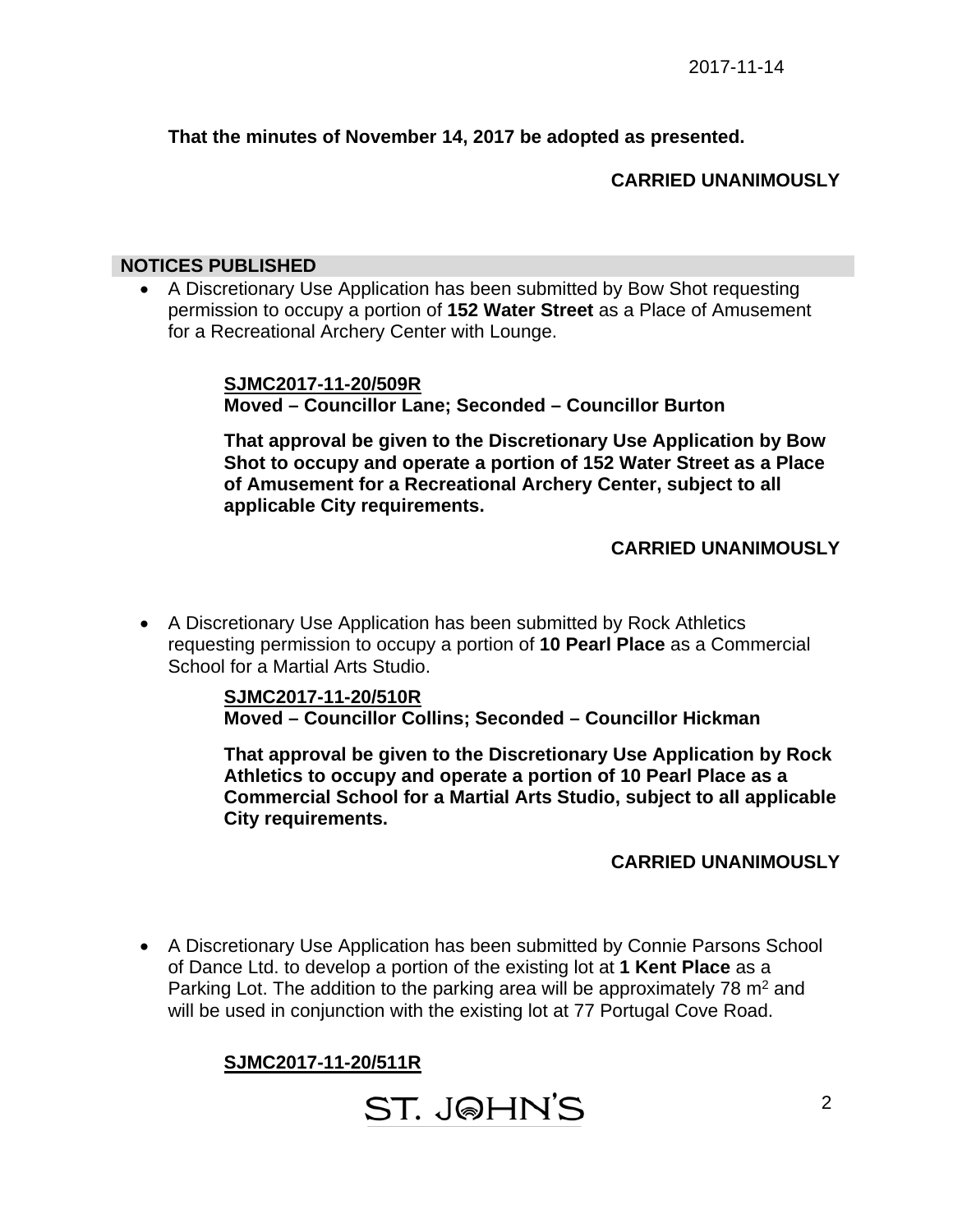#### **Moved – Councillor Lane; Seconded – Councillor Korab**

**That approval be given to a Discretionary Use Application submitted by Connie Parsons School of Dance Ltd. to develop a portion of the existing lot at 1 Kent Place as a parking lot, subject to all applicable City requirements.** 

Discussion resulted in a motion to refer the matter to Committee of the Whole at its November 29<sup>th</sup> meeting, the purpose of which was to facilitate a presentation by the proponent and opposing residents in an effort to find an amicable solution to the matter of parking and traffic.

> **SJMC2017-11-20/512R Moved – Councillor Lane; Seconded – Councillor Korab**

**That the Discretionary Use Application submitted by Connie Parsons School of Dance Ltd. to develop a portion of the existing lot at 1 Kent Place as a parking lot be referred to the November 29, 2017 meeting of Committee of the Whole.** 

> **CARRIED WITH DEPUTY MAYOR O'LEARY, COUNCILLORS BURTON, JAMIESON AND FROUDE DISSENTING**

#### **COMMITTEE REPORTS**

**Development Committee Report – November 14, 2017**  *[Link to Report](#page-9-0)* 

**1. Crown Lane Referral for Proposed Amendment to Existing Crown Land Grant (139122) at 744 Kenmount Road CRW1700024 744 Kenmount Road** 

**SJMC2017-11-20/513R Moved – Councillor Burton; Seconded – Councillor Jamieson** 

**That approval be given to request to amend the Crown Land Grant at 744 Kenmount Road to include the previously exempt 1.836 hectare portion of land.** 

**CARRIED UNANIMOUSLY**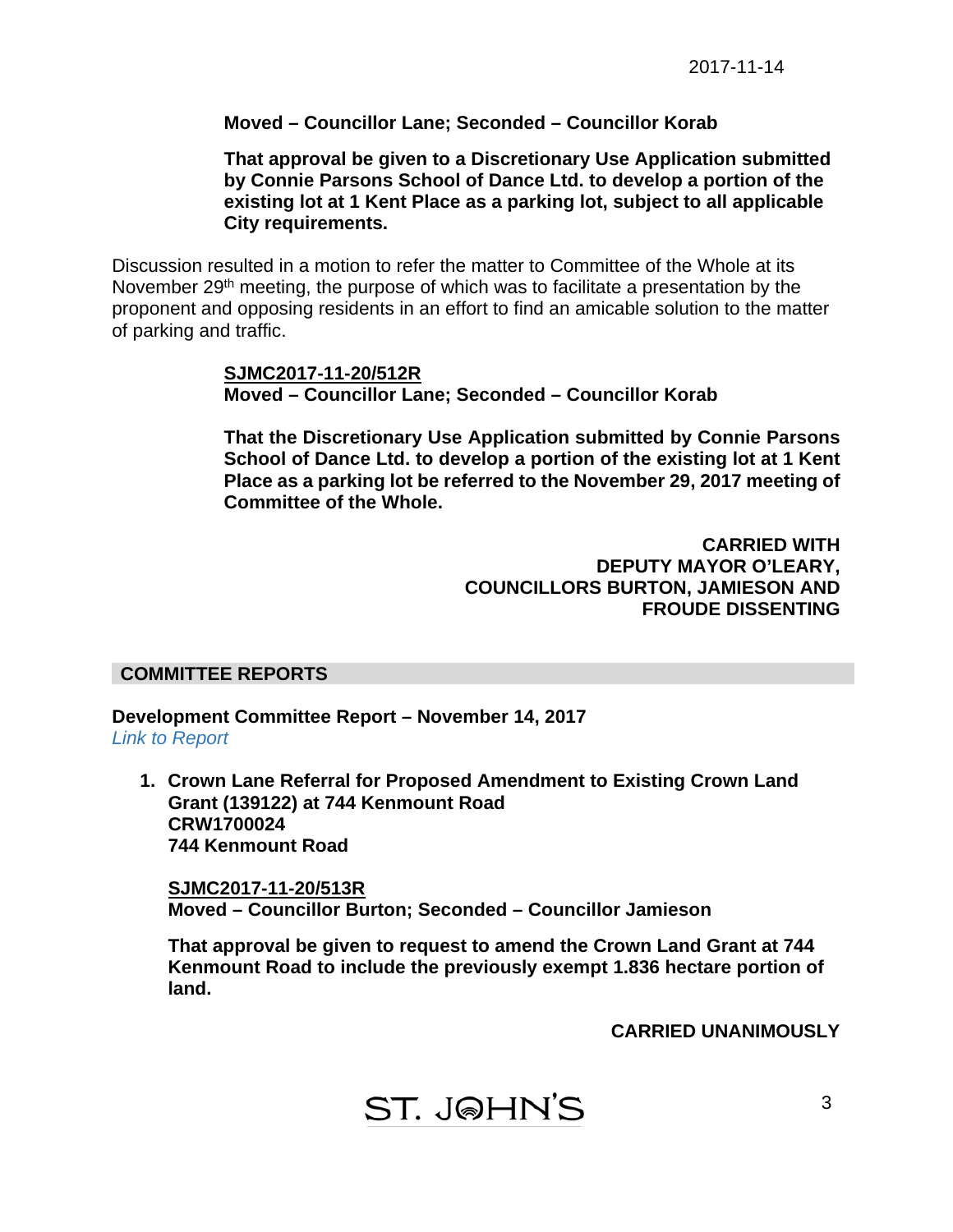#### **DEVELOPMENT PERMITS LIST**

*[Link to List](#page-10-0)* 

Council considered as information, the above noted for the period November 9, 2017 to November 15, 2017.

#### **BUILDING PERMITS LIST**

*[Link to List](#page-11-0)* 

Council considered, for approval, the above noted for the period dated November 2, 2017 to November 8, 2017.

#### **SJMC2017-11-20/514R**

**Moved – Councillor Collins; Seconded – Councillor Froude** 

**That the building permits list dated November 9, 2017 – November 13, 2017 be adopted as presented.** 

#### **CARRIED UNANIMOUSLY**

# **REQUISITIONS, PAYROLLS AND ACCOUNTS**

*Link to Memo* 

Council considered the requisitions, payrolls and accounts for the week ending November

15, 2017.

**SJMC2017-11-20/515R Moved – Councillor Collins; Seconded – Councillor Froude** 

**That the requisitions, payrolls and accounts for the week ending November 15, 2017 in the amount of \$2,822,561.68 be approved as presented.** 

#### **CARRIED UNANIMOUSLY**

#### **TENDERS/RFPS**

**Council Approval - Tender 2017165 Instrumentation and Electrical Services at Water and Wastewater Treatment Facilities.** 

Council considered the above noted tender.

# ST. J@HN'S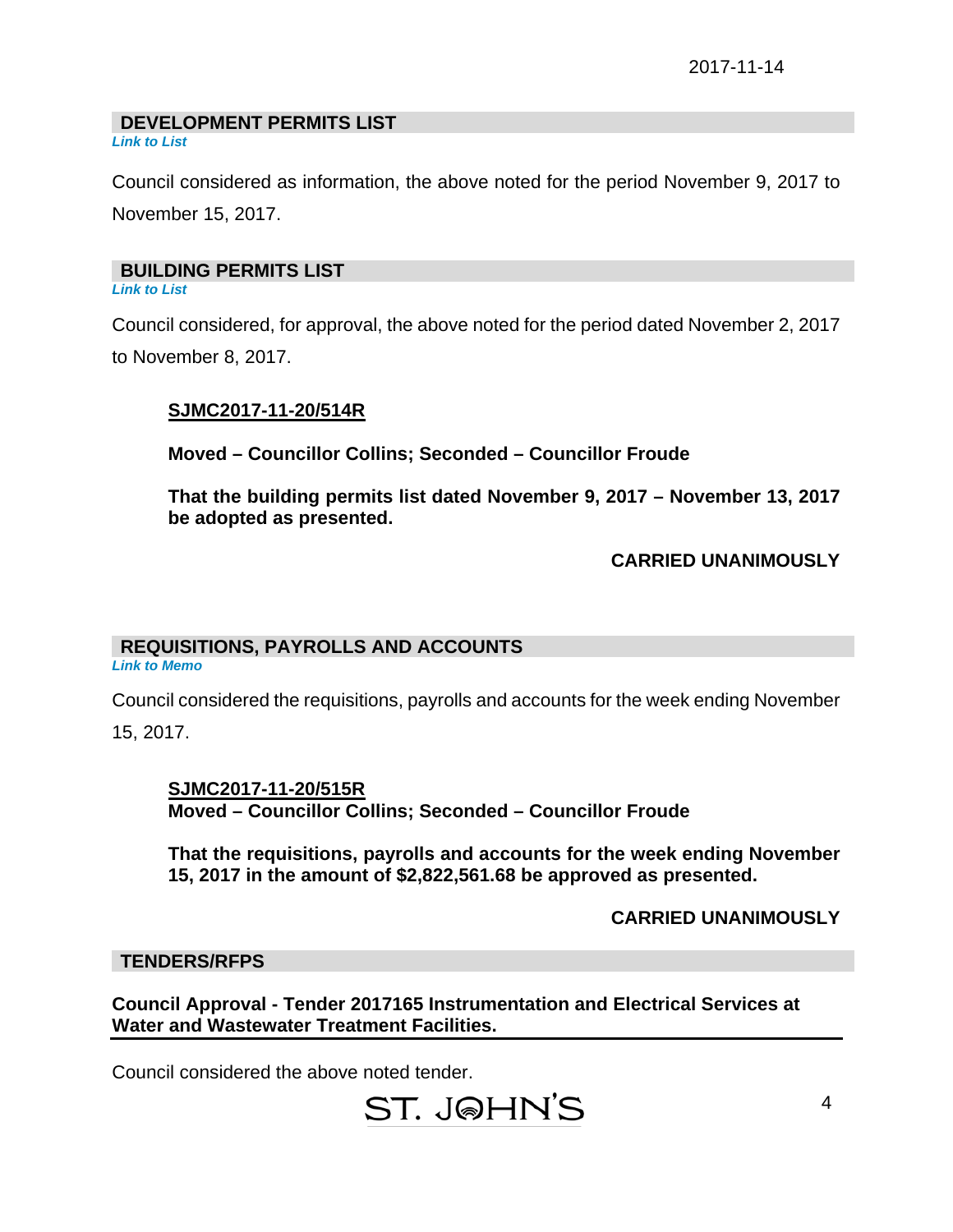**SJMC2017-11-20/516R Moved – Councillor Lane; Seconded – Councillor Korab** 

**To award tender 2017165 for Instrumentation and Electrical Services at Water and Wastewater Treatment Facilities to the lowest bidder meeting specifications, Cahill Instrumentation and Technical Services (2011) Ltd. in the amount of \$94,679.50, as per the Public Tendering Act. (HST included)** 

#### **CARRIED UNANIMOUSLY**

#### **Council Approval – Tender 2017181 HRV Services (Non Profit Housing)**

Council considered the above noted tender.

 **SJMC2017-11-20/517R Moved – Councillor Lane; Seconded – Councillor Korab** 

**To award tender 2017181 to provide regular HRV maintenance, replacement and installation services (as needed) for the City's Non-Profit Housing unites, to the lowest bidder meeting specifications, Clean Air Solutions in the amount of \$590,686.00 as per the Public Tendering Act (HST included)** 

**CARRIED UNANIMOUSLY** 

#### **Council Approval – Tender 2017185 Bunker Gear**

Council considered the above noted tender.

 **SJMC2017-11-20/518R Moved – Councillor Lane; Seconded – Councillor Korab** 

**To award tender 2017185 to supply bunker gear for the SJRFD to the lowest bidder meeting specifications, K & D Pratt in the amount of \$90,495.80 as per the Public Tendering Act. (HST extra).** 

#### **CARRIED UNANIMOUSLY**

It was noted that this contract is for a three year period with the option to extend for two additional one year periods.

# **Council Approval – Tender 2017198 – Leather Firefighting Boots**

ST. J@HN'S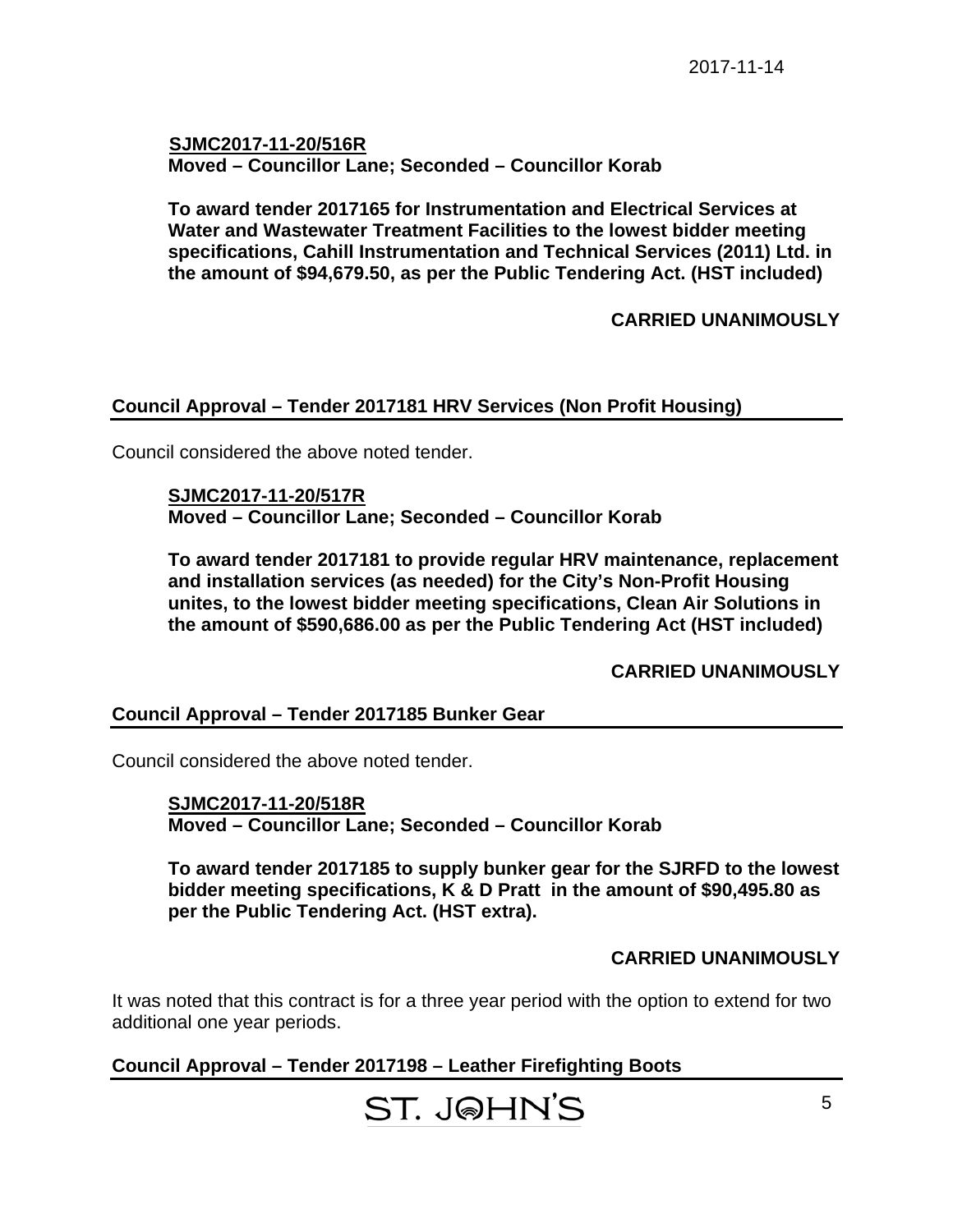Council considered the above noted tender.

#### **SJMC2017-11-20/519R Moved – Councillor Lane; Seconded – Councillor Korab**

**To award tender 2017198 for the supply of leather firefighting boots to the lowest bidder meeting specifications, First Response Supply Inc. (Bid 1) in the amount of \$32,896 (HST extra) as per the Public Tendering Act.** 

#### **CARRIED UNANIMOUSLY**

It was noted that this contract is for a two year period with the option to extend for an additional one year period.

#### **Council Approval – Tender 2017199 – Antifreeze, Windshield Wash and Diesel Exhaust Fluid**

Council considered the above noted tender.

#### **SJMC2017-11-20/520R**

**Moved – Councillor Lane; Seconded – Councillor Korab** 

**To award tender 2017199 for the supply of antifreeze, windshield wash and diesel for the City's fleet as follows as per the Public Tendering Act. HST is extra.** 

| <b>S&amp;S Supply Ltd.</b>    | \$16,913.05 |
|-------------------------------|-------------|
| <b>Traction 506</b>           | \$9,901.65  |
| <b>Acklands Grainger Inc.</b> | \$6,536.53  |
| <b>Automotive Supplies</b>    | \$1,955.00  |

#### **CARRIED UNANIMOUSLY**

It was noted that this contract is for a one year period with the option to extend an additional one year period.

#### **Council Approval – Tender 2017217 – Snow Clearing**

Council considered the above noted tender which is to provide snow clearing and ice control for Non Profit Housing as well as a number of other City owned properties. This tender will replace the current contract for these services that will expire in November 2017.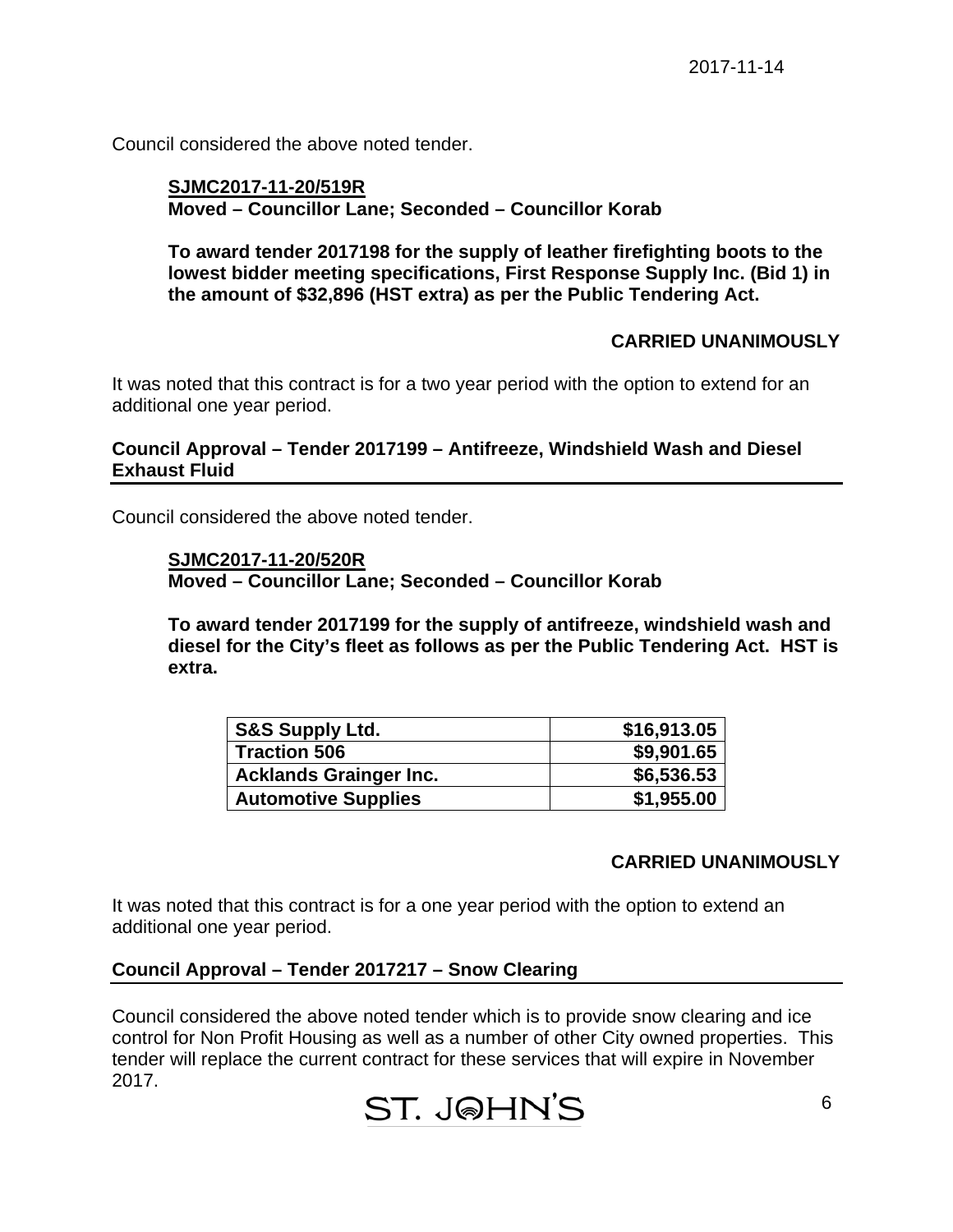#### **SJMC2017-11-20/521R Moved – Councillor Lane; Seconded – Councillor Korab**

#### **To award tender 2017217 for the provision of snowclearing services to S & L Enterprises to the lowest bidder meeting specifications, in the amount of \$895,965.00 (HST extra).**

#### **CARRIED UNANIMOUSLY**

It was noted that this contract is for a three year period with the option to extend for two additional one year periods.

#### **Council Approval for Contract Award Without Tender Invitation – Gray Matter Systems, LLC**

Council considered the above noted which contained a recommendation from the Deputy City Manager of Public Works.

#### **SJMC2017-11-20/522R Moved – Councillor Lane; Seconded – Councillor Korab**

**To award a contract for the SCADA upgrade to the sole supplier of the software licensing and hardware keys, Gray Matter Systems, LLC in the amount of \$81,222.09 (HST extra).** 

**CARRIED UNANIMOUSLY** 

**Decision Note dated November 16, 2017 - Request for Proposals – Quidi Vidi Park Redevelopment Project – Area 2B – Wharf at Marquee and Area 3 – Concession Area at North Bank** 

Council considered the above noted.

**SJMC2017-11-20/523R Moved – Councillor Hickman; Seconded – Councillor Lane** 

**To award a contract for engineering consulting services for the Quidi Vidi Park Redevelopment Project – Area 2B – Wharf at Marquee and Area 3 – Concession Area at North Bank to CBCL in the amount of \$65,279.75 (HST included)** 

**CARRIED UNANIMOUSLY**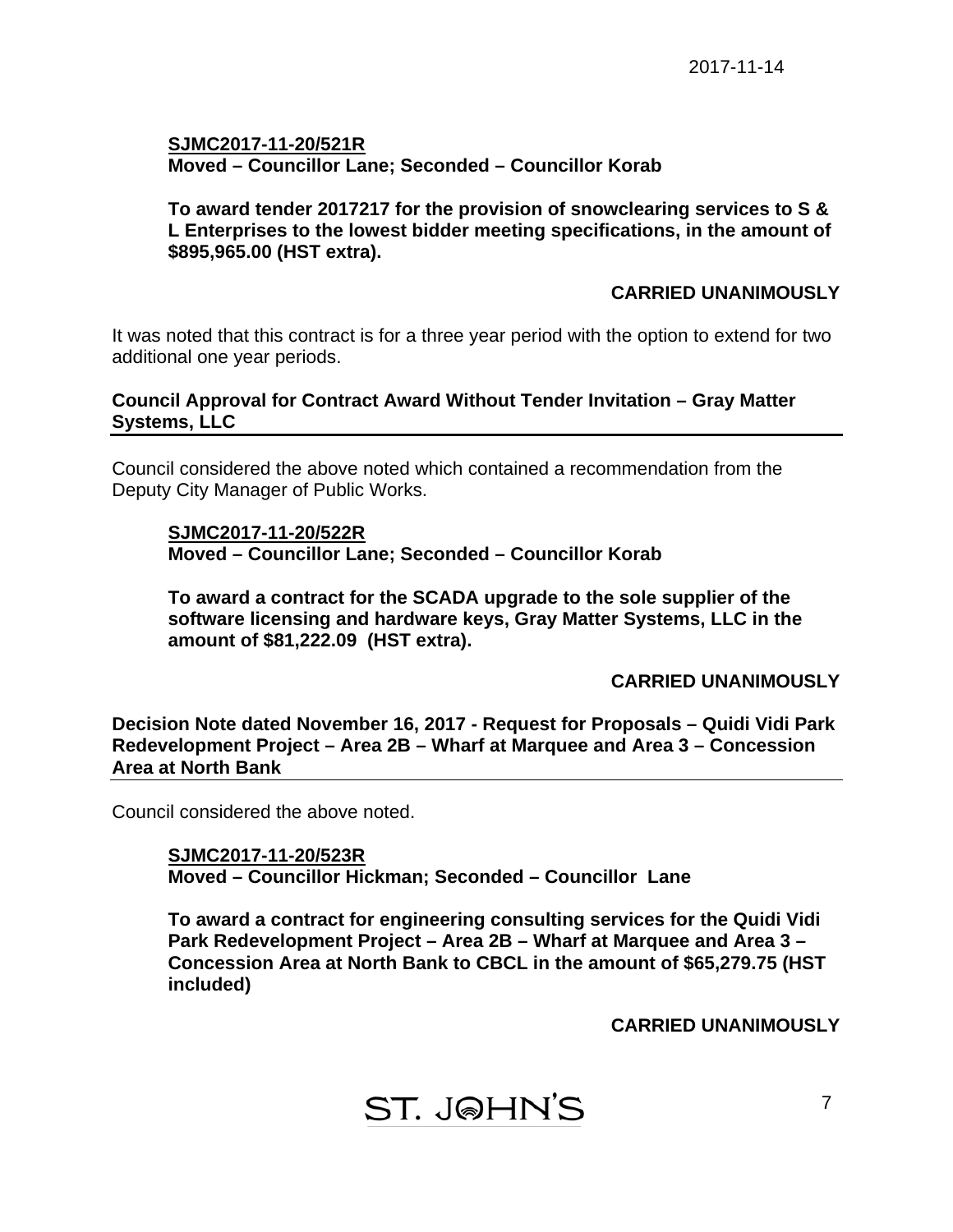**Decision Note dated November 16, 2017 - Request for Proposals – Quidi Vidi Park Redevelopment Project – Area 1A – Winners Circle at Boathouse** 

Council considered the above noted.

**SJMC2017-11-20/524R Moved – Councillor Hickman; Seconded – Deputy Mayor O'Leary** 

**To award a contract for engineering consulting services for the Quidi Vidi Park Redevelopment Project – Area 1A – Winners Circle at boathouse to Tract Consulting Inc. in the amount of \$139,357.00 (HST included)** 

**CARRIED UNANIMOUSLY** 

#### **NOTICES OF MOTION, RESOLUTIONS, QUESTIONS AND PETITIONS**

**a. Decision note dated November 15, 2017 re: Amendment to the St. John's Accommodation Tax By-Law** 

Councillor Hickman presented the following Notice of Motion

**TAKE NOTICE that I will at the next regular meeting of the St. John's Municipal Council move to enact an amendment to the St. John's Accommodation Tax By-Law so as to reflect the current accommodation tax rate as approved by Council and to align the collection dates with the administrative processes for the City.** 

#### **OTHER BUSINESS**

#### **Council Referrals and Staff Requests**

#### **Deputy Mayor O'Leary**

 Requested that staff look at a clean-up of Angel's Corner (Corner of Duckworth and Prescott Streets)

#### **Councillor Burton**

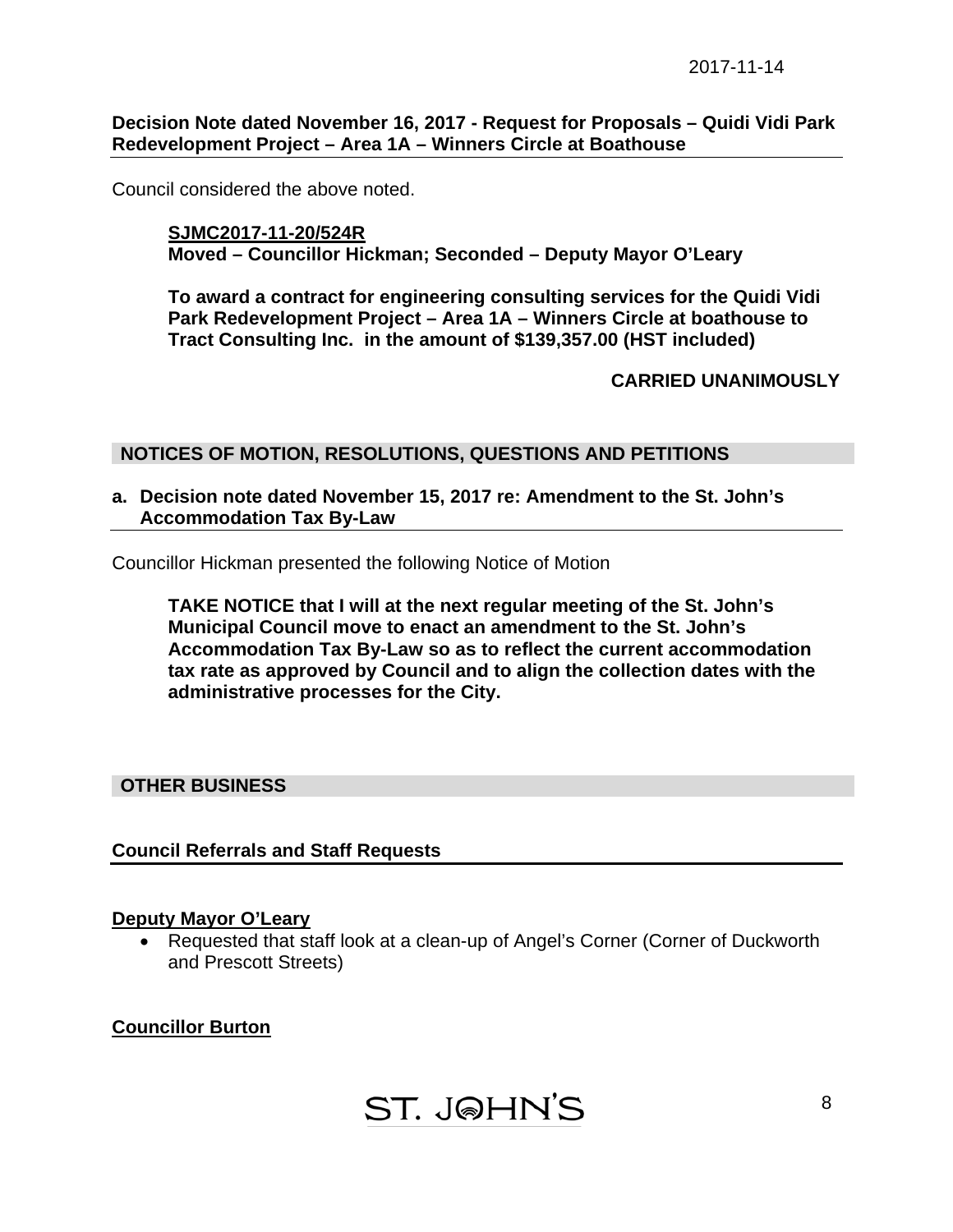Requested that staff research the merits of dividing the Municipal Advisory Committee on Youth into two subcommittees – one involving persons from birth to 17 years and the other with youth between 18 and 30 years. She asked that this be addressed at the next meeting of Committee of the Whole.

#### **Councillor Collins**

• Requested staff follow up with Newfoundland Power in terms of getting the broken lights on Pitts Memorial Drive replaced.

 $\overline{\phantom{a}}$  , which is a set of the contract of the contract of the contract of the contract of the contract of the contract of the contract of the contract of the contract of the contract of the contract of the contract

 $\overline{\phantom{a}}$  , and the contract of the contract of the contract of the contract of the contract of the contract of the contract of the contract of the contract of the contract of the contract of the contract of the contrac

#### **ADJOURNMENT**

There being no further business, the meeting adjourned 5:36 p.m.

 **MAYOR** 

 **CITY CLERK** 

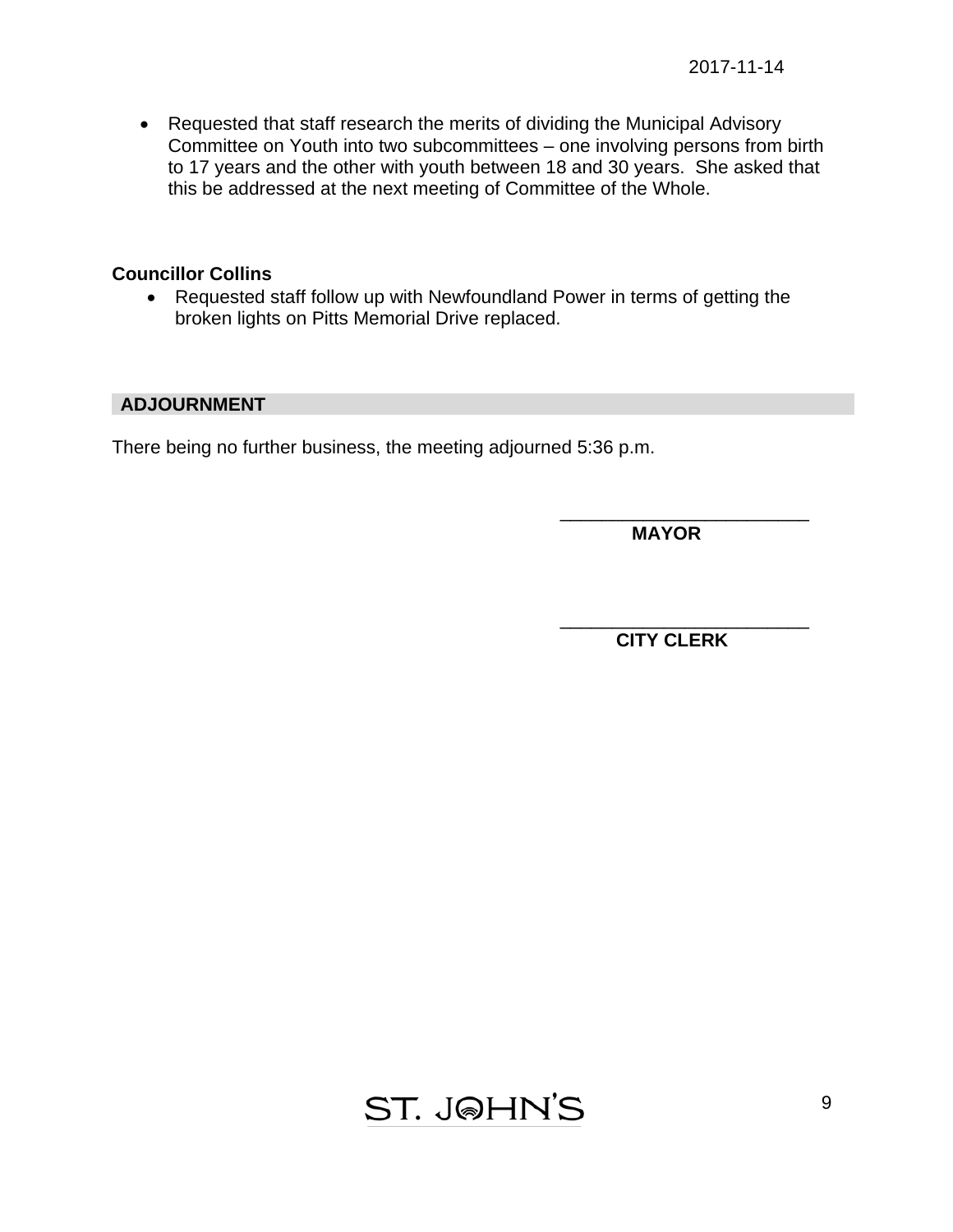#### <span id="page-9-0"></span>**REPORTS/RECOMMENDATION**

#### **Development Committee**

**November 14, 2017 – 10:00 a.m. – Conference Room A, 4th Floor, City Hall** 

#### **1. Crown land Referral for Proposed Amendment to Existing Crown Land Grant (139122) at 744 Kenmount Road CRW1700024 744 Kenmount Road**

It is recommend that council approve the request to amend the Crown Land Grant to<br>include the previously exempt 1.836 hectare portion of land.<br>Jason Sinyard<br>Denuit include the previously exempt 1.836 hectare portion of land.

**Jason Sinyard Deputy City Manager – Planning, Engineering & Regulatory Services Chairperson**  Addendum to Regular Minutes of New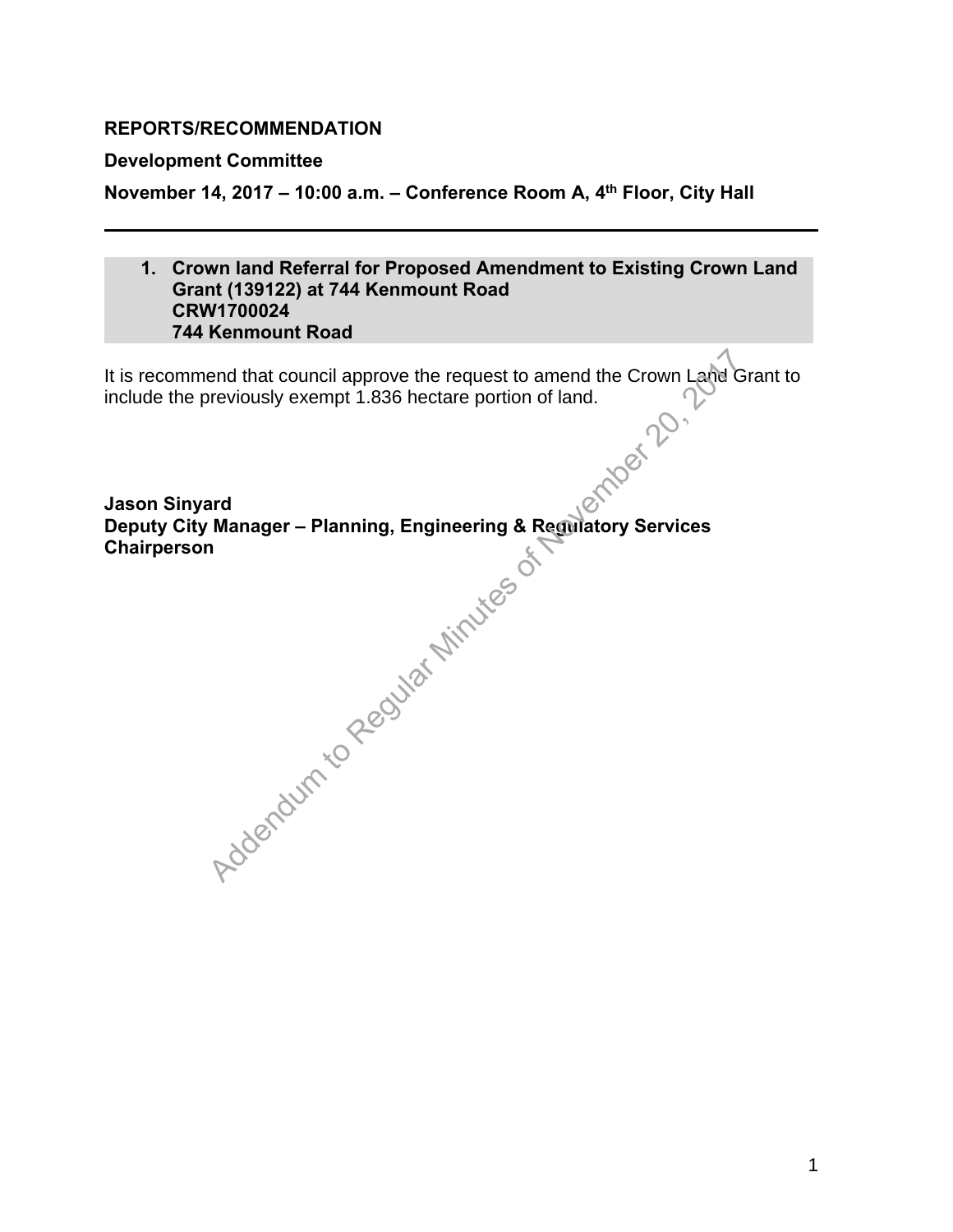#### **DEVELOPMENT PERMITS LIST DEPARTMENT OF PLANNING, ENGINEERING AND REGULATORY SERVICES FOR THE PERIOD OF Nov 9, 2017 TO Nov 15, 2017**

<span id="page-10-0"></span>

| Code                                                                                                                                                                                                                           | Applicant | Application                                     | Location            | Ward | Development<br><b>Officer's Decision</b>                                                          | Date     |  |
|--------------------------------------------------------------------------------------------------------------------------------------------------------------------------------------------------------------------------------|-----------|-------------------------------------------------|---------------------|------|---------------------------------------------------------------------------------------------------|----------|--|
| <b>RES</b>                                                                                                                                                                                                                     |           | Subdivide for<br><b>Additional Building Lot</b> | 310 Brookfield Road | 5    | <b>Approved</b>                                                                                   | 17-11-09 |  |
|                                                                                                                                                                                                                                |           |                                                 |                     |      |                                                                                                   |          |  |
|                                                                                                                                                                                                                                |           |                                                 |                     |      |                                                                                                   |          |  |
|                                                                                                                                                                                                                                |           |                                                 |                     |      |                                                                                                   |          |  |
|                                                                                                                                                                                                                                |           |                                                 |                     |      |                                                                                                   |          |  |
|                                                                                                                                                                                                                                |           |                                                 |                     |      |                                                                                                   |          |  |
|                                                                                                                                                                                                                                |           |                                                 |                     |      |                                                                                                   |          |  |
|                                                                                                                                                                                                                                |           |                                                 |                     |      |                                                                                                   |          |  |
| ites of Novem<br>$\star$<br><b>Code Classification:</b><br><b>INST</b><br>- Institutional<br>- Residential<br><b>RES</b><br><b>COM</b><br>- Commercial<br><b>IND</b><br>- Industrial<br>AG<br>- Agriculture<br>0T<br>- Other   |           |                                                 |                     |      | <b>Gerard Doran</b><br>Development Supervisor<br>Planning, Engineering and<br>Regulatory Services |          |  |
| $**$<br>This list is issued for information purposes only. Applicants have been advised in writing of the Development Officer's decision and of their right to appeal any decision<br>to the St. John's Local Board of Appeal. |           |                                                 |                     |      |                                                                                                   |          |  |
|                                                                                                                                                                                                                                |           |                                                 |                     |      |                                                                                                   |          |  |
|                                                                                                                                                                                                                                |           | tdoendum to                                     |                     |      |                                                                                                   |          |  |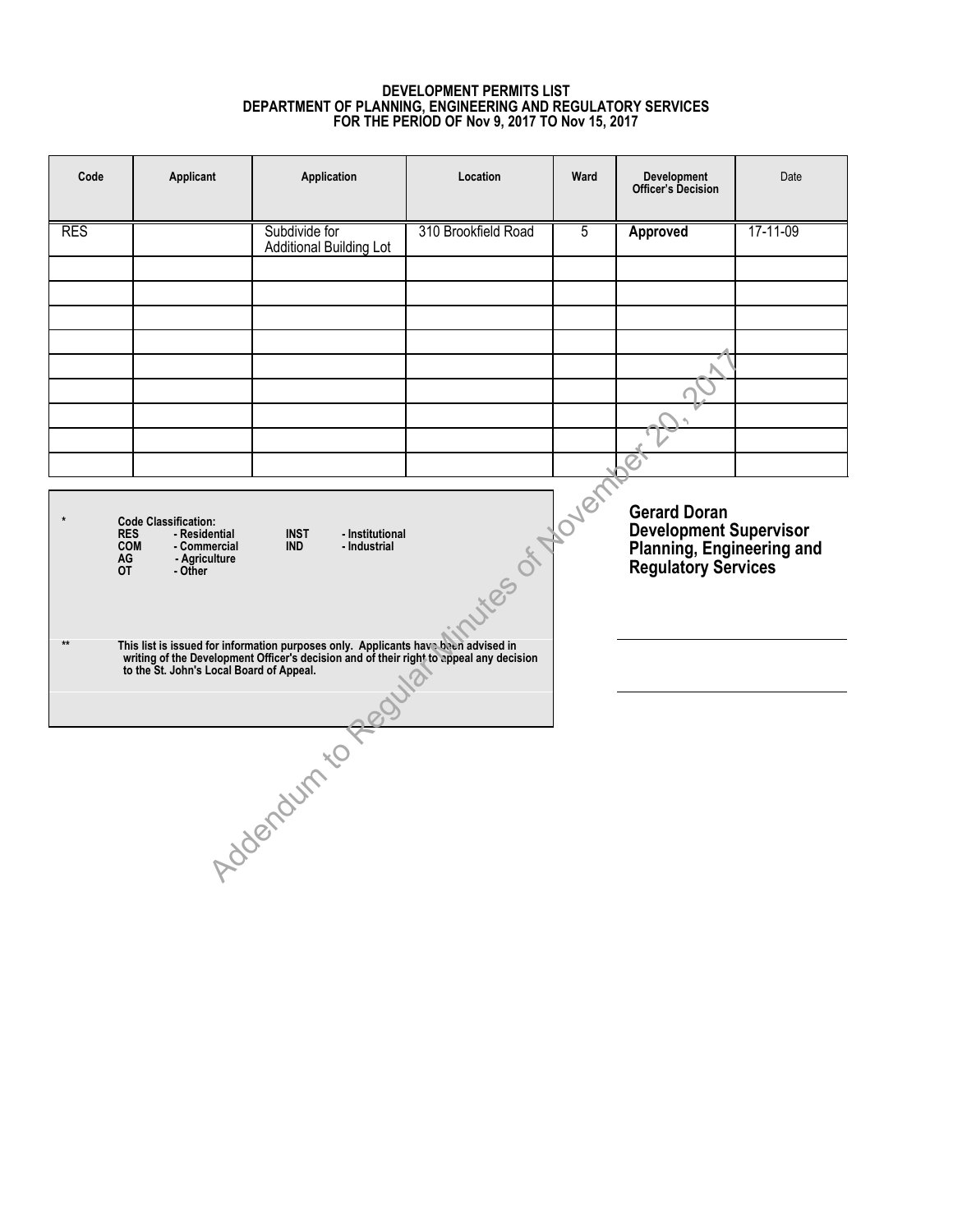# <span id="page-11-0"></span>**Building Permits List Council's November 20, 2017 Regular Meeting**

Permits Issued: 2017/11/09 to 2017/11/13

**Class: Commercial**

50 Pippy Pl, Unit 6 Co Retail Store<br>
78 O'leary Ave Co Sn Office 78 O'leary Ave

This Week \$ 20,000.00

**Class: Industrial**

This Week \$ .00

This Week \$ .00

#### **Class: Residential**

**Class: Government/Institutional**

46 Barrows Rd No Communication Communication Nc Single Detached Dwelling 23 Channing Pl **No. 22 Constant Pl Accessory Building** 27 Dunkerry Cres, Lot 301 Nc Single Detached Dwelling 35 Heavy Tree Rd New Accessory Building<br>72 Old Bay Bulls Rd New Accessory Building 72 Old Bay Bulls Rd Ne Accessory Building 72 Pleasant St Nc Patio Deck 97 Seaborn St Nc Accessory Building 677 Thorburn Rd  $NQ^*$  Nc Accessory Building 11 Tobin's Rd NC Accessory Building 11 Tobin's Rd  $\bigcirc$   $\bigcirc$  Nc Accessory Building 11 Tobin's Rd Nc Accessory Building 4 Wishingwell Pl Nc Accessory Building 14 Argyle St  $\bigcup$  Rn Single Detached & Sub.Apt 15 Glenlonan St Rn Single Detached & Sub.Apt 10 Ordnance St Rn Semi-Detached Dwelling Rn Semi-Detached Dwelling 36 Sinnott Pl Rn Patio Deck<br>90 Springdale St Rn Townhousing ngdale St<br>Rn Townhousing<br>Company Rn Townhousing This Week \$ 784,256.00 Class: Industrial<br>
This Weyler<br>
This Weyler<br>
Class: Government/Institutional<br>
This Week<br>
Class: Residential<br>
November 2017<br>
November 2017<br>
November 2017<br>
November 2017<br>
November 2017<br>
November 2017<br>
November 21, 2017<br>
Nov

**Class: Demolition**

This Week \$ .00

This Week's Total:  $$804,256.00$ 

Repair Permits Issued: 2017/11/09 To 2017/11/13 \$ 3,500.00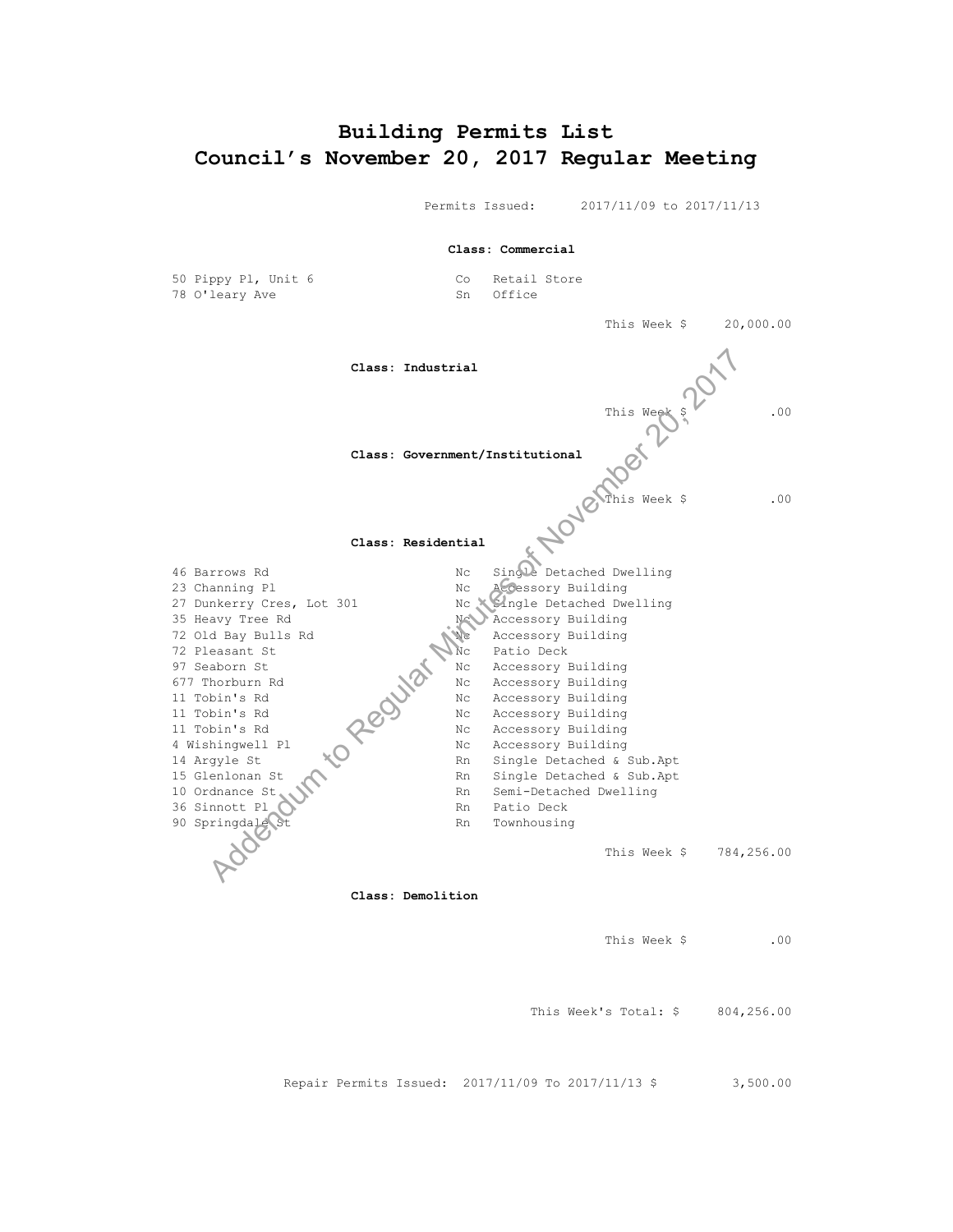#### Legend

- Co Change Of Occupancy Sw Site Work<br>Cr Chng Of Occ/Renovtns Ms Mobile Sign
- Cr Chng Of Occ/Renovtns Ms Mobil<br>Ex Extension Sn Sign
- Ex Extension
- Nc New Construction Cc Chimney Construction
- Oc Occupant Change Manuel Dm Demolition
- 
- 
- Rn Renovations
- 
- 
- 
- 

|                                                                                                | YEAR TO DATE COMPARISONS |                  |                      |  |  |  |  |
|------------------------------------------------------------------------------------------------|--------------------------|------------------|----------------------|--|--|--|--|
|                                                                                                | November 20, 2017        |                  |                      |  |  |  |  |
|                                                                                                |                          |                  |                      |  |  |  |  |
| TYPE                                                                                           | 2016                     | 2017             | $%$ WAR ANCE $(+/-)$ |  |  |  |  |
| Commercial                                                                                     | \$114,362,022.00         | \$137,877,756.00 | 21                   |  |  |  |  |
| Industrial                                                                                     | \$0.00                   | \$5,100,000.00   | $\circ$              |  |  |  |  |
| Government/Institutional                                                                       | \$6,042,584.00           | \$1,337,000.00   | $-78$                |  |  |  |  |
| Residential                                                                                    | \$66,878,309.00          | \$80,355,125 00  | 20                   |  |  |  |  |
| Repairs                                                                                        | \$4,076,890.00           | \$3,103,798.00   | $-24$                |  |  |  |  |
| Housing Units (1 & 2 Family<br>Dwelling)                                                       | 206                      | 181              |                      |  |  |  |  |
| TOTAL                                                                                          | \$191,359,805.00         | \$227,773,679.00 | 19                   |  |  |  |  |
| Jon Sinyard, P. Eng., MBA<br>Deputy City Manager<br>Hanning, Engineering & Regulatory Services |                          |                  |                      |  |  |  |  |